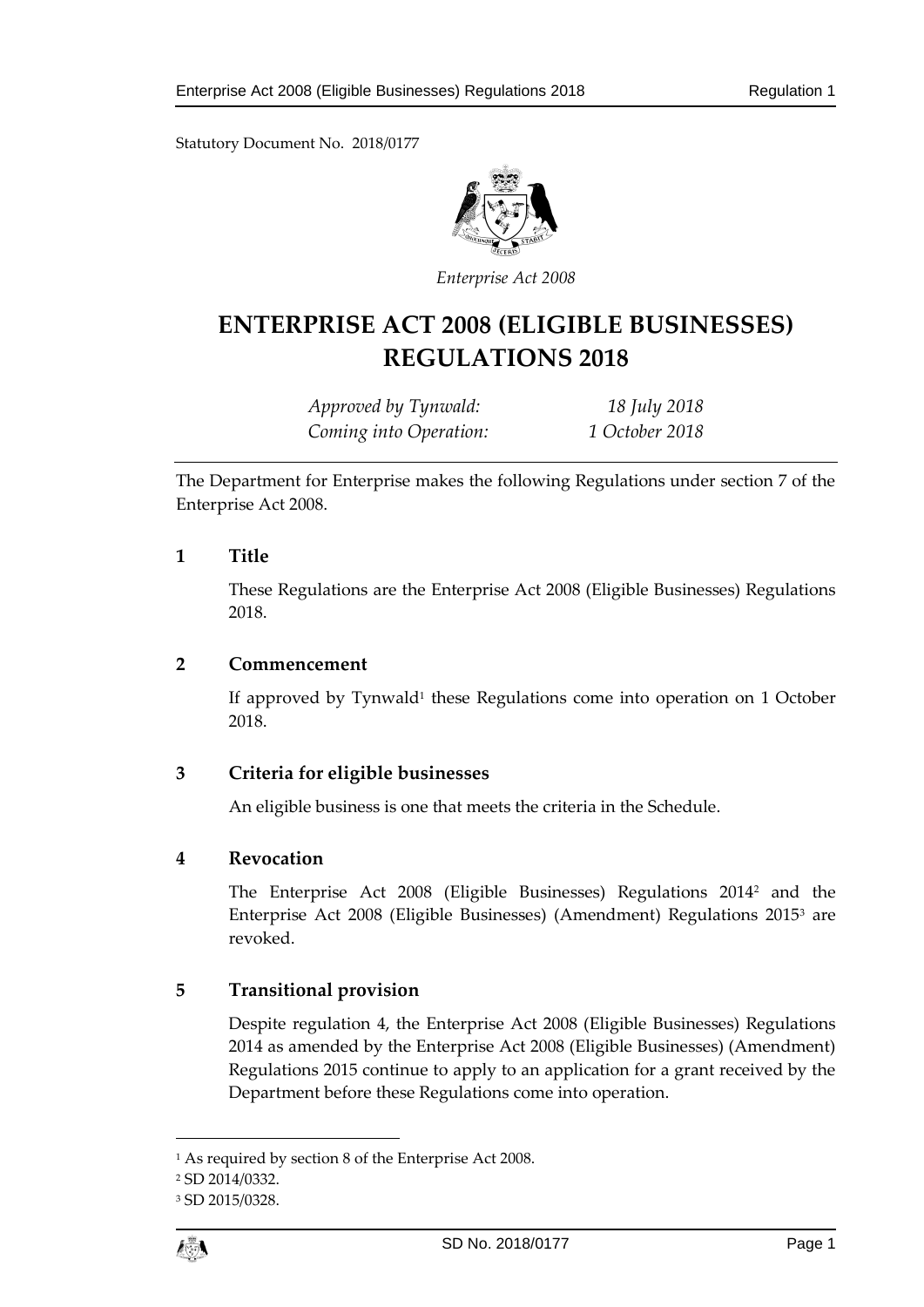# **MADE 20 JUNE 2018**

## **LAURENCE SKELLY**

*Minister for Enterprise*

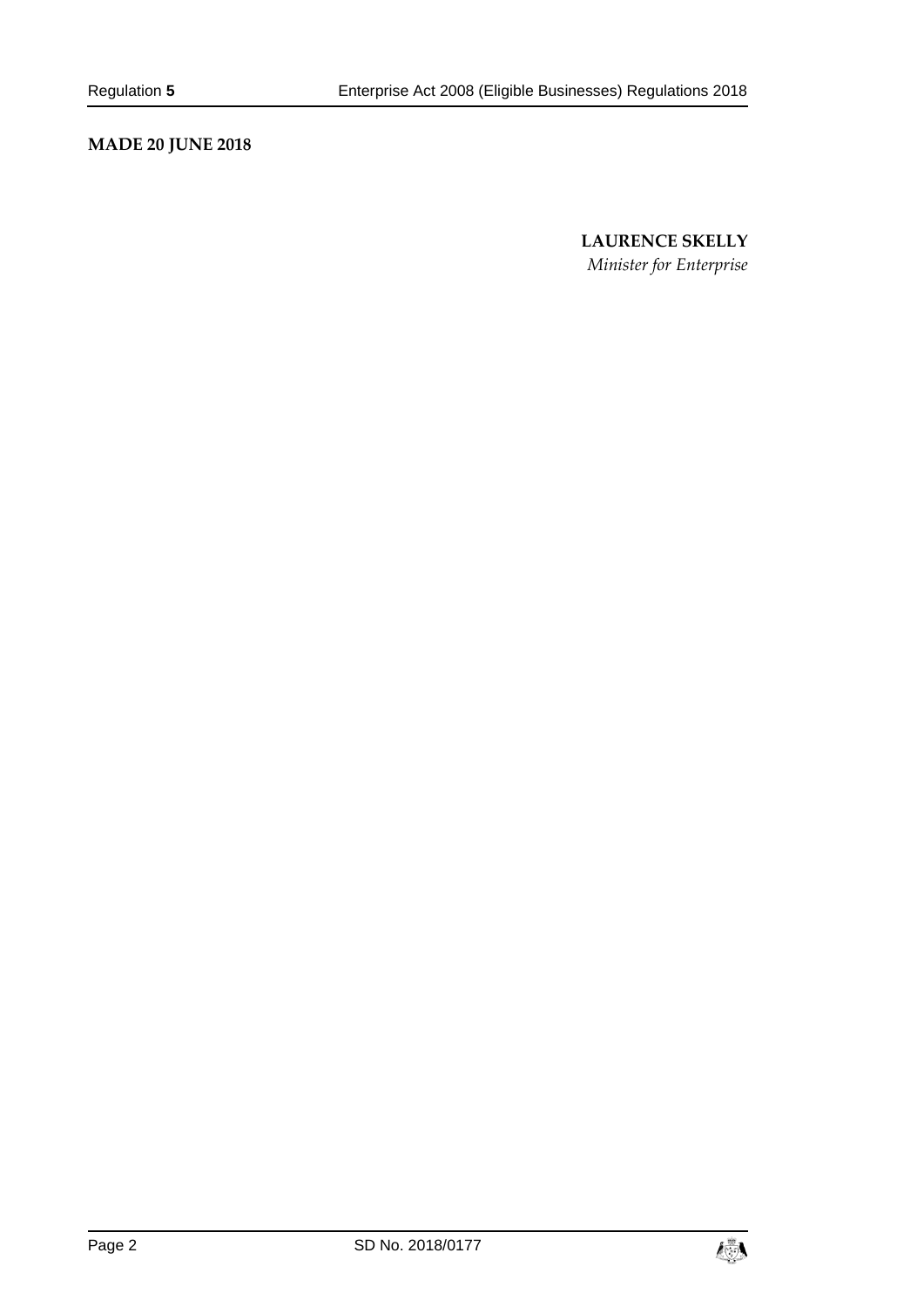#### **SCHEDULE**

#### **CRITERIA THAT A BUSINESS MUST SATISFY TO BE AN "ELIGIBLE BUSINESS" UNDER THE ENTERPRISE ACT 2008**

#### **1 Interpretation**

(1) In this Schedule —

**"the Act"** means the Control of Employment Act 2014;

- **"based in the Island"** means a significant number of a business's transactions are or will be conducted from premises in the Island;
- "**contract of employment**" means a contract of service or apprenticeship, whether express or implied, and (if it is express) whether oral or in writing;

**"Isle of Man staff"** means a person resident in the Island who —

- (a) is an Isle of Man worker within the meaning of the Act;
- (b) holds a valid Isle of Man work permit under the Act (including a permit under section 8A (cohabiting partner of IOM worker) or 9 (spouse etc. partner of permit holder or exempt person); or
- (c) is exempt from the Act by virtue of section  $7(1)$ , (4) or  $(5)(a)$  of the Act (exemptions) (other than persons who are exempt by virtue of section 7(5)(b) or paragraph 8 of Part 1 of Schedule 1 to the Act (temporary etc. employments)).
- (2) In this Schedule a person is "involved in controlling the business" if
	- (a) in the case of a business carried on by a company, the person is, or acts as, a director or secretary of the company;
	- (b) in the case of a business carried on by a partnership, the person is a partner; or
	- (c) in the case of a business carried on by a sole trader, the person is that trader.

## **2 Criteria for eligible businesses**

- (1) An eligible business is one that meets the criteria in subparagraphs (2) to (9).
- (2) The business must employ or (in the case of an application for retrospective assistance, have employed) at least one member of Isle of Man staff under a contract of employment (other than a person involved in controlling the business).

But this paragraph does not apply to a business which is  $-$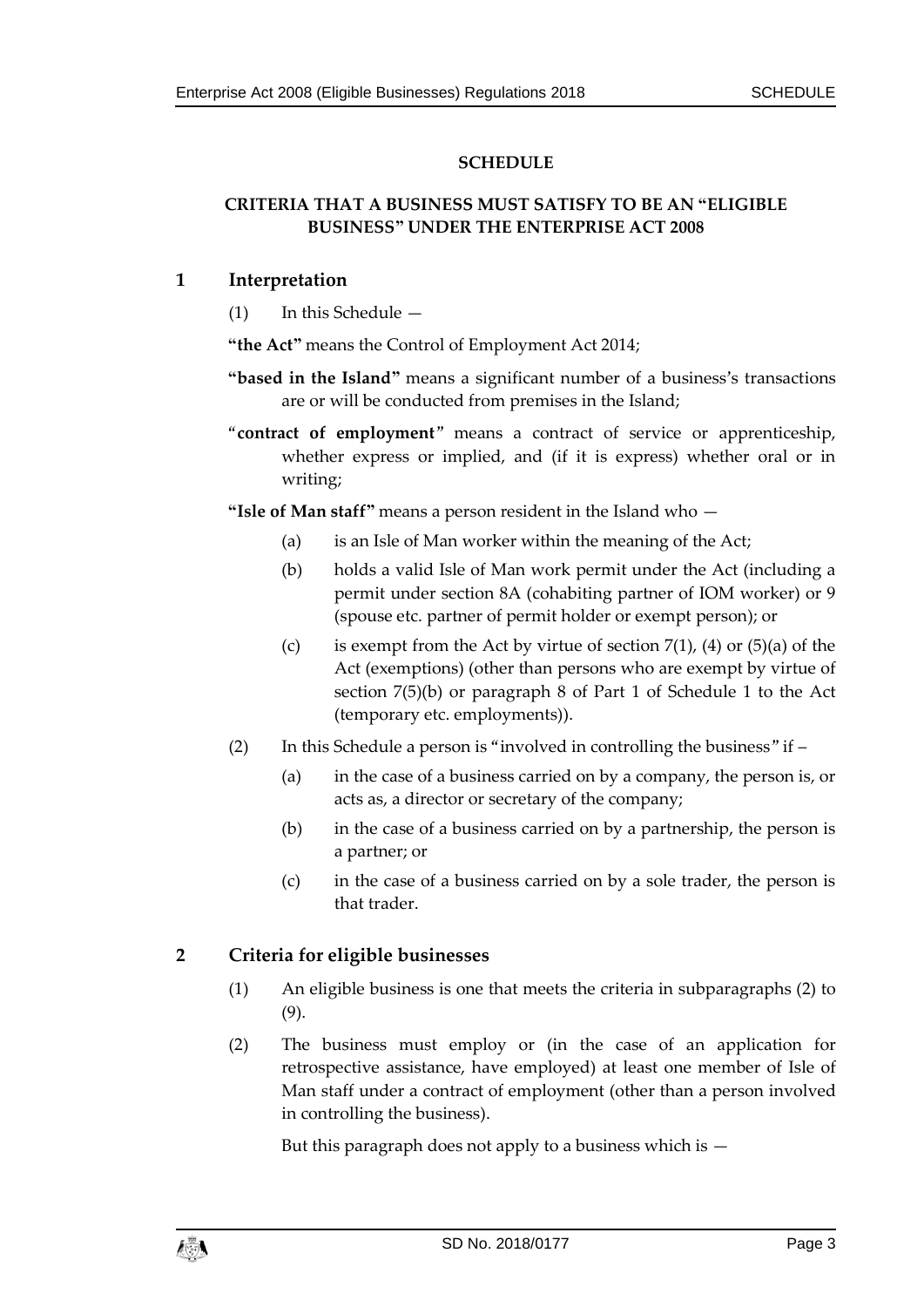- (a) expected to have a turnover of less than £100,000 within the first 12 months of trading; or
- (b) within the first 18 months of trading and had a turnover of less than £100,000 in the 12 months immediately before the date of application.
- (3) The business is or will be based in the Island.
- (4) The business can be conducted lawfully in the Island.
- (5) The conduct of the business
	- (a) is not or would not be detrimental to the environment of the Isle of Man; and
	- (b) will not or would not be likely to bring the Department into disrepute.
- (6) No person involved in controlling the business is disqualified from holding appointment as a director or a company secretary either in or outside the Island at the time of application.
- (7) No person involved in controlling the business may be the subject of outstanding executions in the Island at the time of application.
- (8) Each person involved in controlling the business must
	- (a) declare to the Department whether or not, at the time of application, the business is in compliance with the law in relation  $to -$ 
		- (i) income tax;
		- (ii) national insurance;
		- (iii) value added tax;
		- (iv) any other taxes or duties payable in the Island;
		- (v) health and safety;
		- (vi) planning;
		- (vii) employment; and
		- (viii) immigration or work permits;
	- (b) disclose any instances of non-compliance with the law in relation to any matter listed in paragraph (a) occurring in the period of one year ending with the date of application; and
	- (c) disclose the disclosable beneficial owners of the business at the time of application to the Department.
- (9) Each person involved in controlling the business must disclose to the Department any criminal convictions of his or hers at the time of application.

For this purpose —

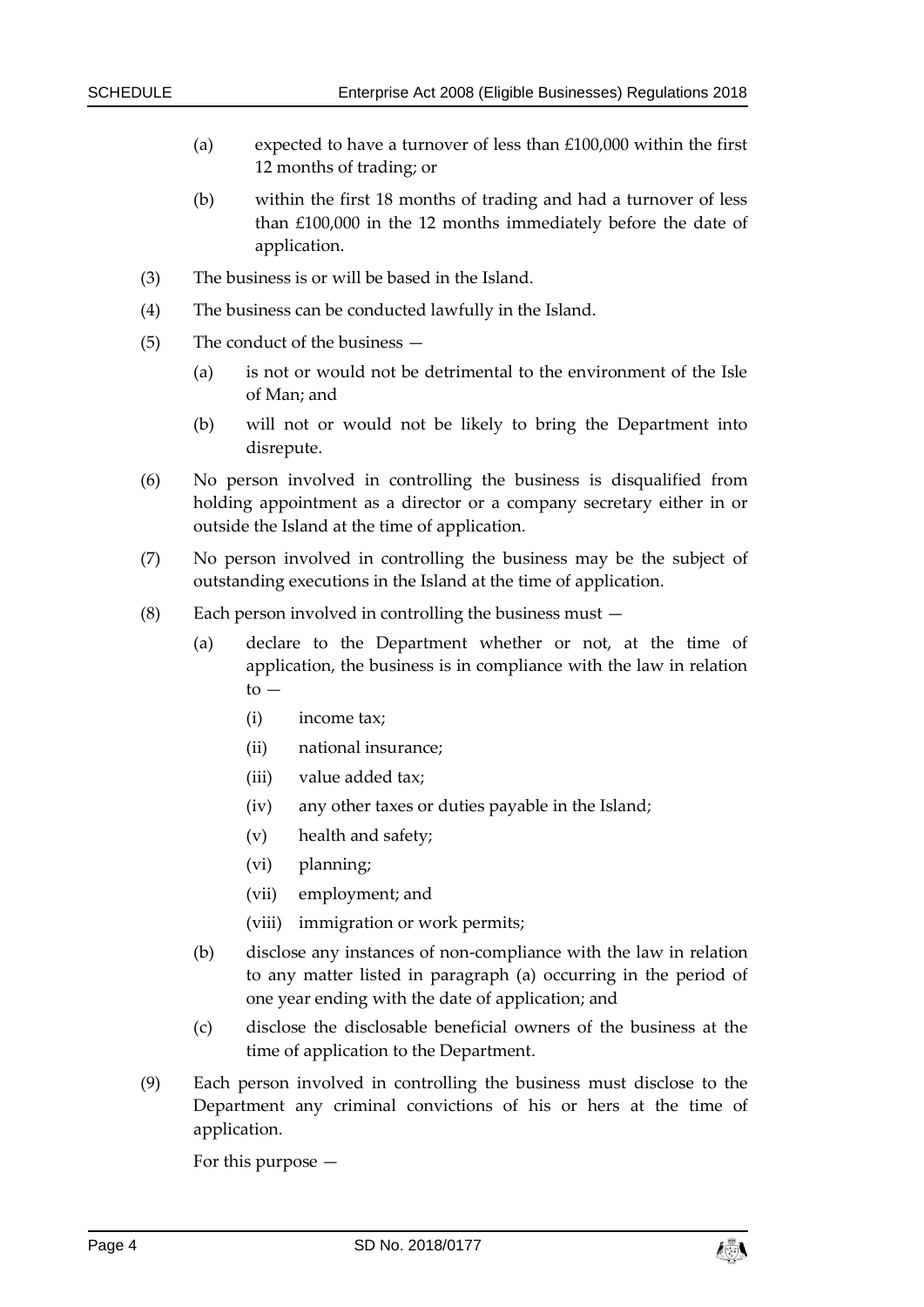- (a) it is immaterial where the offence was committed or the conviction was imposed;
- (b) disregard offences which are spent for the purposes of the Rehabilitation of Offenders Act 2001 (or would be had the convictions occurred in the Island);
- (c) disregard motoring offences; and
- (d) disregard offences which
	- (i) are not punishable with custody; or
	- (ii) would not be so punishable if committed in the Island.
- (10) In subparagraph 8(c)
	- (a) "**beneficial owner**" means a natural person who ultimately owns or controls a business to which these Regulations apply, in whole or part, through direct or indirect ownership or control of shares or voting rights or other ownership interest in that business, or who exercises control via other means, and "beneficial ownership" is to be construed accordingly; and
	- (b) "**disclosable beneficial owner**" means a beneficial owner, or class of beneficial owners, who owns or controls more than 10% of the beneficial ownership of a legal entity to which these Regulations apply.
- (11) For the purposes of subparagraph  $8(c)$ 
	- (a) if 2 or more natural persons each own or control an interest in a business to which these Regulations apply, each of them is treated as owning or controlling that interest;
	- (b) beneficial ownership may be traced through any number of persons or arrangements of any description; and
	- (c) in respect of a class of beneficial owners of such a size that it is not reasonably practicable to identify each beneficial owner, the details to be disclosed must identify and describe the class of persons who are beneficial owners.